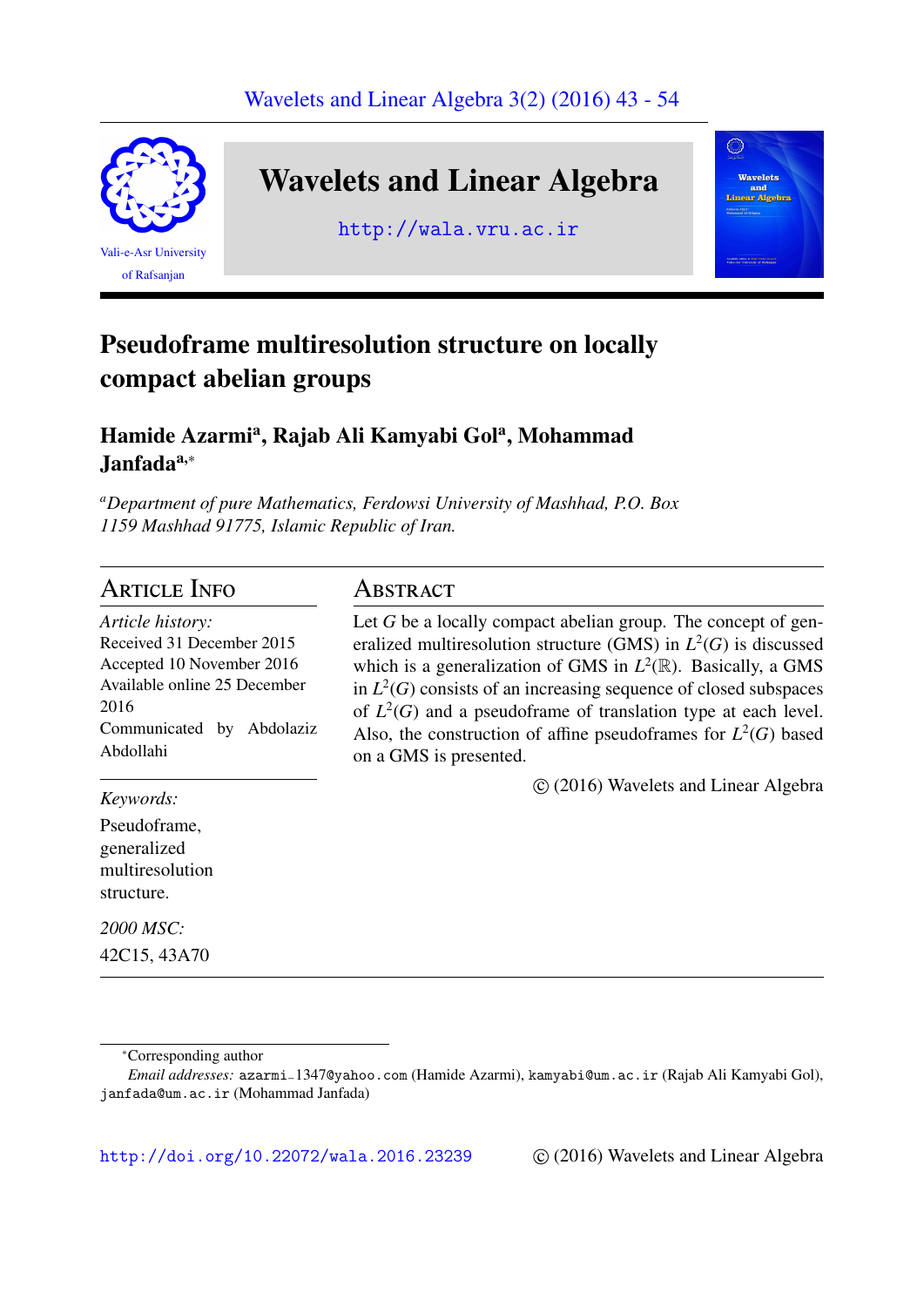#### 1. Introduction and preliminary

In 1946, Gabor introduced an interesting approach to signal decomposition [12]. In 1952, Duffin and Schaeffer abstracted Gabor's method to introduce the notion of frame in nonharmonic Fourier analysis [9]. The idea of Duffin and Schaeffer was not continued until 1986 when Daubechies et al. in [8], applied the theory of frames to wavelets and Gabor transfor[ms.](#page-11-0) After their work, the theory of frames began to be studied widely and deeply by many authors (see [3]-[5], for example)[.](#page-11-1) Today, the theory of frames has been applied to signal processing, image processing, data com[pre](#page-11-2)ssing and sampling theory and so on.

A sequence  $\{x_n\}_{n\in\mathbb{Z}}$  in a separable Hilbert space H is called a frame for H if there [e](#page-11-3)xi[st](#page-11-4) constants  $A, B > 0$  such that

$$
A||x||^2 \le \sum_n |\langle x, x_n \rangle|^2 \le B||x||^2, \quad (x \in \mathcal{H}). \tag{1.1}
$$

If the right inequality holds, then  $\{x_n\}_{n\in\mathbb{Z}}$  is said to be a Bessel sequence. It is well known that for any frame  $\{x_n\}_{n\in\mathbb{Z}}$  there exists another frame  $\{x_n^*\}_{n\in\mathbb{Z}}$  in H, namely dual frame of  $\{x_n\}_{n\in\mathbb{Z}}$ , such that for any  $x \in H$ 

$$
x = \sum_{n} \langle x, x_n^* \rangle x_n = \sum_{n} \langle x, x_n \rangle x_n^*.
$$

The concept of a multiresolution analysis (MRA) was first introduced by Mallat [21] and Meyer [22]. It is a general framework for constructing orthonormal wavelet bases for  $L^2(\mathbb{R})$  of the form  $\{2^{j/2}\psi(2^j - k)\}_{j,k\in\mathbb{Z}}$ . The MRA-based compactly supported orthonormal wavelet systems were constructed by Daubechies [7].

Frame multiresolution analysis (FMRA) as a generalization of MRA, introduce[d b](#page-11-5)y Benedetto [and](#page-11-6) Li in  $[2]$ .

As usual, we define the [fo](#page-11-7)llowing operators on  $L^2(\mathbb{R})$  by

$$
(\tau_b f)(x) = f(x - b), \ (Df)(x) = 2^{1/2} f(2x).
$$

The parameter b in the first operator can be an arbitrary real number. A frame multiresolution analysis (FMRA) for  $L^2(\mathbb{R})$  consists of a sequence of closed linear subspaces  $\{V_j\}_{j\in\mathbb{Z}}$  of  $L^2(\mathbb{R})$  and a function  $\phi \in V_0$  such that

1.  $V_j$  ⊆  $V_{j+1}$ , 2.  $\overline{\cup_j V_j} = L^2(\mathbb{R}), \cap_j V_j = \{0\},\$ 3.  $V_j = D^j V_0$ , 4.  $f \in V_0$  implies that  $\tau_k f \in V_0$ , for all  $k \in \mathbb{Z}$ , 5.  $\{\tau_k \phi : k \in \mathbb{Z}\}\$ is a frame for  $V_0$ .

In the above definition, if  $\{\tau_k\phi : k \in \mathbb{Z}\}\$ is an orthonormal basis for  $V_0$ , then  $\{V_j, \phi\}_{j \in \mathbb{Z}}\}$  forms a multiresolution analysis (MRA) for  $L^2(\mathbb{R})$ . For more details on FMRA, one can see [1], [4].

Dahlke in [6], generalized the notion of MRA to locally compact abelian groups and proved an existence theorem based on generalized B-splines. For some groups G different from  $\mathbb{R}^d$ , multiresolution analysis were studied in [6], [10], [15] and [16]. In particular, the gro[up](#page-10-0) a[na](#page-11-8)logues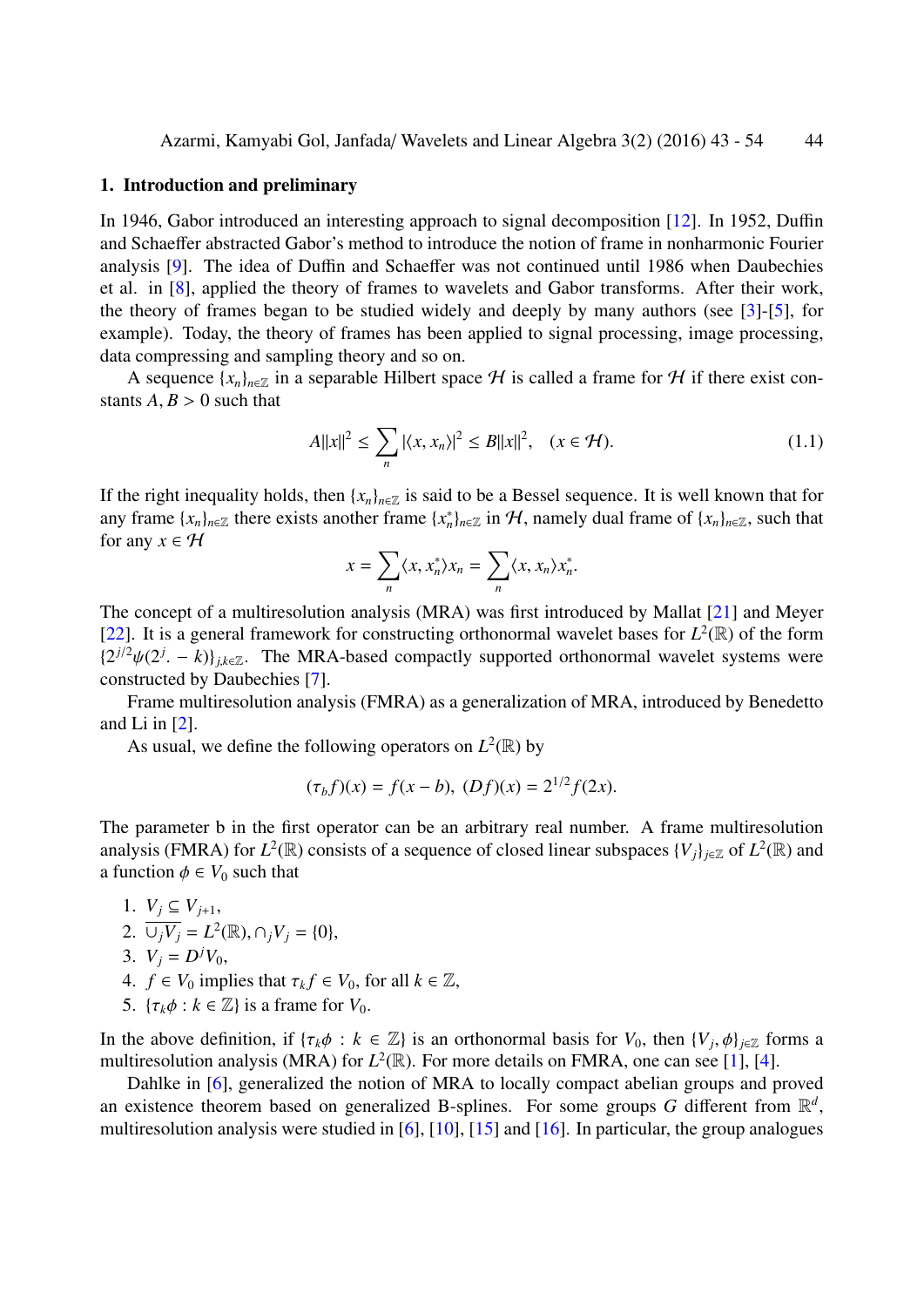of the B-spline wavelet bases in  $L^2(\mathbb{R})$  are defined in [6] and [10]. In [14], conditions under which a function generates a multiresolution analysis on a locally compact abelian groups were investigated.

The notion of generalized multiresolution structure ([G](#page-11-9)MS) in  $L^2(\mathbb{R})$  $L^2(\mathbb{R})$  [was](#page-11-11) introduced in [18]. Basically, the GMS consists of an increasing sequence of closed subspace of  $L^2(\mathbb{R})$ , with a pseudoframe of translates at each level. Let  $\{\tau_k \phi\}_{k \in \mathbb{Z}}$  and  $\{\tau_k \phi^*\}_{k \in \mathbb{Z}}$  be two sequences in  $L^2(\mathbb{R})$  and X be a closed subspace of  $L^2(\mathbb{R})$ . We say  $\{\tau_k \phi\}_{k \in \mathbb{Z}}$  forms a pseudoframe of translates for X with res[pec](#page-11-12)t to  $\{\tau_k \phi^*\}_{k \in \mathbb{Z}}$  if

$$
x = \sum_{k} \langle x, \tau_k \phi^* \rangle \tau_k \phi, \quad (x \in \mathcal{X}).
$$

In a more general case, let X be a closed subspace of a separable Hilbert space H. Let  $\{x_n\}_{n\in\mathbb{Z}} \subset H$ be a Bessel sequence with respect to X, and let  $\{x_n^*\}_{n \in \mathbb{Z}} \subset \mathcal{H}$  be a Bessel sequence in H. We say  ${x_n}_{n \in \mathbb{Z}}$  is a pseudoframe for the subspace X (PFFS) with respect to  ${x_n^*}_{n \in \mathbb{Z}}$  if

$$
x = \sum_{k} \langle x, x_k \rangle x_k^*, \quad (x \in \mathcal{X}).
$$

 ${x_n}^*$ <sub>*n*∈Z</sub> is called a dual pseudoframe (or PFFS-dual) of  ${x_n}$ <sub>*n*∈Z</sub> for the subspace X, (see [19] and [20] for more details).

For the reader's convenience, we report a number of definitions. In this paper, we assume that *G* is a locally compact abelian group and Γ is a uniform lattice in *G*, that is Γ is a discrete s[ubg](#page-11-13)roup t[hat](#page-11-14)  $\frac{G}{\Gamma}$  is compact. If  $\Gamma$  is a uniform lattice, then  $\Gamma^{\perp}$  defined by  $\{\xi \in \widehat{G} : \xi(\Gamma) = 1\}$  is a uniform lattice in  $\widehat{G}$ , where  $\widehat{G}$  is the dual group of *G* [13].

Let  $\pi : \Gamma \longrightarrow U(L^2(G))$  be the translation representation which is defined by  $(\pi_{\gamma} f)(x) =$ *f*( $xy^{-1}$ ). Let  $\sigma$  be a (continuous) unitary o[per](#page-11-15)ator on  $L^2(G)$  with the property  $\sigma^{-1}\pi_\gamma\sigma = \pi_{\alpha(\gamma)}$ , where  $\alpha$  is an injective endomorphism on  $\Gamma$ . Also let  $\delta$  be a (continuous) topological automorphism on *G* such that  $\delta(\Gamma) \subset \Gamma$ .

The Fourier transform<sup> $\hat{ }$ </sup>:  $L^1(G) \longrightarrow C_0(\hat{G}), \quad f \longmapsto \hat{f}$ , is defined by  $\hat{f}(\xi) = \int_G f(x)\overline{\xi}(x)dx$ . The Fourier transform can be extended to a unitary isomorphism from  $L^2(G)$  to  $L^2(\hat{G})$ , known as the Plancherel transform (see [11]).

In this paper, we generalize the notion of GMS for  $L^2(G)$ . In Section 2, a necessary and sufficient condition for existence of pseudoframes for Paley-Wiener subspaces is studied. Based on this concept, a formal [defi](#page-11-16)nition of a GMS for a locally compact abelian group is given in Section 3. Consequently, construction methods for GMSs are also explained. Furthermore, a construction that allows us to obtain affine pseudoframes associated with such a GMS is given in Section 4.

Our conclusions are mainly generalizations of results of Li in [18].

### 2. Existence of pseudoframes for subspaces of  $L^2(G)$

There are some examples in  $L^2(G)$  such that  ${\{\pi_\gamma \phi\}}_{\gamma \in \Gamma}$  is neither ge[ner](#page-11-12)ates MRA nor FMRA. Nevertheless a stable expansion for elements of a closed subspace of  $L^2(G)$  exists in term of  $\{\pi_\gamma \phi\}_{\gamma \in \Gamma}$ (see  $[1, 17, 19, 20]$ ). The following is such an example.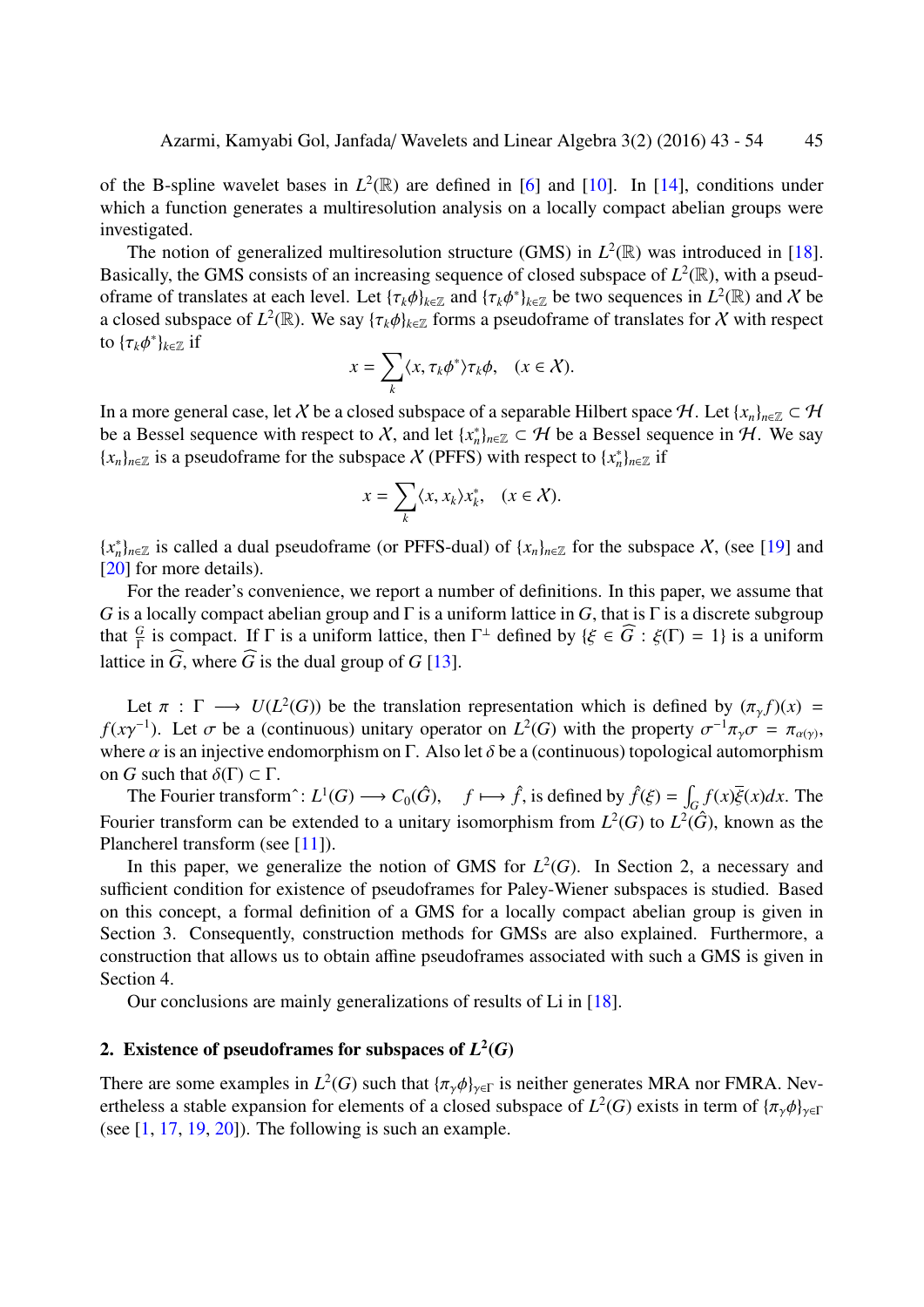**Example 2.1.** Let  $G = \mathbb{R} \times \mathbb{R}$  and  $\Gamma = \mathbb{Z} \times \mathbb{Z}$ . Consequently,  $\hat{\Gamma} = \hat{\mathbb{Z}} \times \hat{\mathbb{Z}} = \mathbb{T} \times \mathbb{T}$ . Define a function  $\phi \in L^2(G)$  such that

$$
\hat{\phi}(\gamma_1, \gamma_2) = \begin{cases}\n1 & (\gamma_1, \gamma_2) \in [-\frac{1}{4}, \frac{1}{4})^2 \\
\text{decaying to zero continuously} & (\gamma_1, \gamma_2) \in [-\frac{1}{2}, \frac{1}{2})^2 - [-\frac{1}{4}, \frac{1}{4})^2 \\
 & \text{outside of} & [-\frac{1}{2}, \frac{1}{2})^2\n\end{cases}
$$

<span id="page-3-0"></span>Let  $\Delta := \begin{bmatrix} -\frac{1}{4} \end{bmatrix}$  $\frac{1}{4}, \frac{1}{4}$  $\frac{1}{4}$ )<sup>2</sup> and define *V*<sub>0</sub> := *PW*<sub> $\triangle$ </sub> that is the Paley-Wiener space, the space of all bandlimited functions with bandwidth in  $\Delta$  (see [1]). By Shannon sampling theorem for  $L^2(\mathbb{R}^d)$  [23], and for all  $f \in PW_\Delta$  we have

$$
f(x, y) = \sum_{(m,n)\in\mathbb{Z}\times\mathbb{Z}} f(m,n)\pi_{(m,n)}\phi(x, y).
$$

Since the function  $\Phi(\gamma_1, \gamma_2) = \sum_{(m,n)\in \mathbb{Z}\times \mathbb{Z}} |\hat{\phi}(\gamma_1 + m, \gamma_2 + n)|^2$  is continuous, we are not able to find the lower frame bound for  $\{\pi_{(m,n)}\phi\}_{(m,n)\in\mathbb{Z}\times\mathbb{Z}}$ . So  $\{\pi_{(m,n)}\phi\}_{(m,n)\in\mathbb{Z}\times\mathbb{Z}}$  cannot be a frame for the closure of the span of  $\{\pi_{(m,n)}\phi(t_1, t_2) : (m,n) \in \mathbb{Z} \times \mathbb{Z}\}.$ 

Also, from the fact that  $\phi \notin PW_\Delta$ , the sequence  $\{\pi_{(m,n)}\phi\}_{(m,n)\in\mathbb{Z}\times\mathbb{Z}}$  is not a frame for  $PW_\Delta$ . Whereas, if we define  $V_j := PW_{2/\Delta}$ ,  $j \in \mathbb{Z}$ , we have  $V_j \subseteq V_{j+1}$ ,  $\overline{\bigcup_j V_j} = L^2(G)$  and  $\bigcap_j V_j = \{0\}$ .

Example 2.1 leads us to define the concept of pseudoframes on  $L^2(G)$  for a locally compact abelian group *G*. For a uniform lattice  $\Gamma$  in *G*, let  $\pi : \Gamma \longrightarrow U(L^2(G))$  be the translation representation which is defined by  $(\pi_{\gamma} f)(x) = f(x\gamma^{-1})$ .

**Definition [2.](#page-3-0)2.** Let  $\phi, \psi \in L^2(G)$  and X be a closed subspaces of  $L^2(G)$ . The family  $\{\pi_\gamma \phi\}_{\gamma \in \Gamma}$  is said to be a pseudoframe with respect to  $\{\pi_{\gamma}\psi\}_{\gamma\in\Gamma}$  for X, if for every  $x \in X$ ,

$$
x = \sum_{\gamma \in \Gamma} \langle x, \pi_{\gamma} \psi \rangle \pi_{\gamma} \phi.
$$

It is important to note that  $\pi_{\gamma}\phi$  and  $\pi_{\gamma}\psi$  need not be contained in X. Also they are not generally commutable, this means there exists  $x \in \mathcal{X}$  such that the following is not true,

$$
x = \sum_{\gamma \in \Gamma} \langle x, \pi_{\gamma} \phi \rangle \pi_{\gamma} \psi.
$$

In the following theorem, we are going to find a sufficient and necessary condition for the functions  $\phi$  and  $\psi$  such that their translations forms a pseudoframe.

**Theorem 2.3.** Let  $\phi \in L^2(G)$  be such that  $|\hat{\phi}| > 0$ , a.e. and  $\hat{\phi}$  be zero outside of  $\hat{\Gamma}$ *. For a fixed*  $c > 0$ ,  $\ell$  *et*  $\Delta := {\gamma \in \hat{G} : |\hat{\phi}(\gamma)| \ge c}$  *be closed and let*  $V_0 := {f \in L^2(G) : supp \hat{f} \subseteq \Delta}$ *. For a*  $\psi \in L^2(G)$ *,* {πγϕ}γ∈<sup>Γ</sup> *forms a pseudoframe for V*<sup>0</sup> *with respect to* {πγψ}γ∈<sup>Γ</sup> *if and only if*

$$
\hat{\phi}\hat{\psi}\chi_{\Delta}=\chi_{\Delta}, \quad a.e.
$$

<span id="page-3-1"></span>*Moreover, if*  $\psi$  *satisfies*  $|\hat{\psi}| > 0$  *on*  $\hat{\Gamma}$ *, and the above equality holds, then*  $\pi_{\gamma}\phi$  *and*  $\pi_{\gamma}\psi$  *commute, in the sense that for any*  $x \in X$ ,

$$
x=\sum_{\gamma\in \Gamma}\langle x,\pi_{\gamma}\psi\rangle\pi_{\gamma}\phi=\sum_{\gamma\in \Gamma}\langle x,\pi_{\gamma}\phi\rangle\pi_{\gamma}\psi.
$$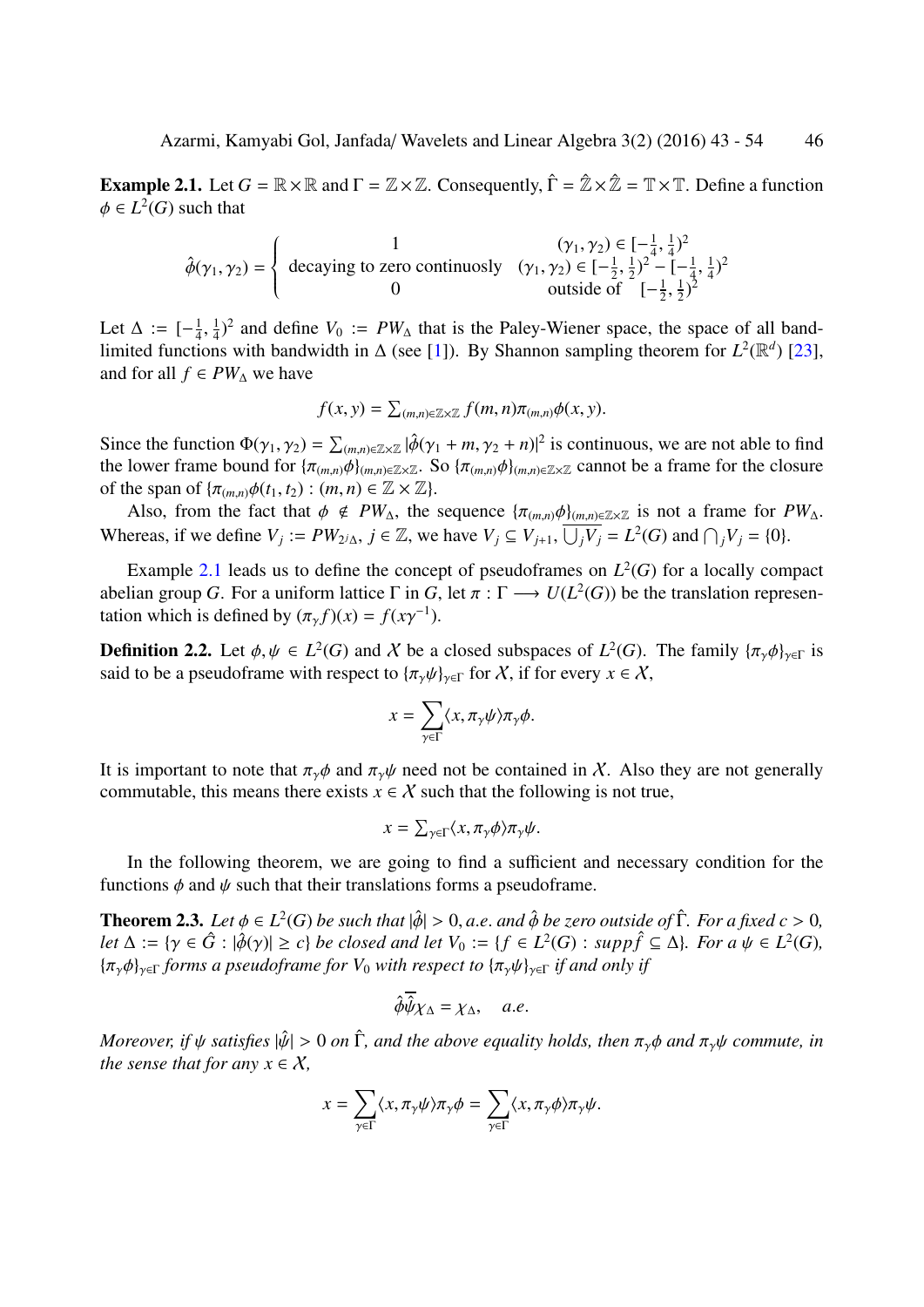*Proof.* If  $f \in V_0$ , then  $supp \hat{f} \subseteq \Delta$ . By the assumptions,  $supp \hat{\phi} \subseteq \hat{\Gamma}$ . Now compactness of  $\hat{\Gamma}$ implies that *supp* $\hat{\phi}$  is compact. On the other hand  $\Delta$  is closed and so the fact that  $\Delta \subseteq supp\hat{\phi}$ implies that  $\Delta$  is compact. Hence *suppf* is compact.

By Weyl's formula we have

$$
\begin{array}{rcl}\n(\sum_{\eta\in\Gamma}\langle f,\pi_{\eta}\psi\rangle\pi_{\eta}\phi)(\gamma) & = & \sum_{\eta\in\Gamma}\langle f,\pi_{\eta}\psi\rangle\hat{\phi}(\gamma)\overline{\gamma(\eta)} \\
 & = & \sum_{\eta\in\Gamma}\langle\hat{f},\pi_{\eta}\psi\rangle\hat{\phi}(\gamma)\overline{\gamma(\eta)} \\
 & = & \sum_{\eta\in\Gamma}\int_{\hat{G}}\hat{f}(\lambda)\overline{\hat{\psi}}(\lambda)\lambda(\eta)d\lambda\hat{\phi}(\gamma)\overline{\gamma(\eta)} \\
 & = & \sum_{\eta\in\Gamma}\int_{\hat{G}/\Gamma^{\perp}}\sum_{\xi\in\Gamma^{\perp}}\hat{f}(\xi\lambda)\overline{\hat{\phi}(\xi\lambda)}(\xi\lambda)(\eta)d\mu(\lambda\Gamma^{\perp})\hat{\phi}(\gamma)\overline{\gamma(\eta)} \\
 & = & \hat{\phi}(\gamma)\sum_{\eta\in\Gamma}\sum_{\xi\in\Gamma^{\perp}}\hat{f}(\xi\lambda)\overline{\hat{\psi}(\xi\lambda)}(\gamma)\gamma(\eta)\overline{\gamma(\eta)} \\
 & = & \hat{\phi}(\gamma)((\sum_{\xi\in\Gamma^{\perp}}\hat{f}(\xi\lambda)\overline{\hat{\psi}(\xi\lambda)})^{\vee})(\gamma) \\
 & = & \hat{\phi}(\gamma)\sum_{\xi\in\Gamma^{\perp}}\hat{f}(\xi\gamma)\overline{\hat{\psi}(\xi\gamma)}.\n\end{array}
$$

The facts that  $\hat{\phi}$  and  $\hat{f}$  are zero outside of  $\hat{\Gamma}$  imply that the only nonzero term in the last summation is  $\hat{\phi}(\gamma)\hat{f}(\gamma)\hat{\psi}(\gamma)$ . So

$$
\hat{\phi}\overline{\hat{\psi}}\chi_{\Delta}=\chi_{\Delta}, \quad a.e.
$$

For two Bessel families  $\{\pi_\gamma \phi\}_{\gamma \in \Gamma}$  and  $\{\pi_\gamma \psi\}_{\gamma \in \Gamma}$  in  $L^2(G)$ , define  $U, V : L^2(G) \longrightarrow l^2(\Gamma)$  by  $U(f) =$  $\{\langle f, \pi_{\gamma}\phi \rangle\}_{\gamma \in \Gamma}$  and  $V(f) = \{\langle f, \pi_{\gamma}\psi \rangle\}_{\gamma \in \Gamma}$ . From [19], we know that  $\{\pi_{\gamma}\phi\}_{\gamma \in \Gamma}$  forms a pseudoframe with respect to  $\{\pi_{\gamma}\psi\}$  for X if and only if

 $V^*UP = P$ ,

where *P* is the orthogonal projection on X and [als](#page-11-13)o  $\{\pi_{\gamma}\phi\}_{\gamma\in\Gamma}$  and  $\{\pi_{\gamma}\psi\}_{\gamma\in\Gamma}$  commute if and only if  $V^*UP = P = PU^*V$ , where  $V^*$  and  $U^*$  are the adjoints of *U* and *V*, respectively. Indeed, we have

$$
\langle f, PU^*Vg \rangle = \frac{\langle Pf, U^*Vg \rangle}{\langle U^*Vg, Pf \rangle}
$$
  
= 
$$
\sum_{\gamma \in \Gamma} \overline{\langle g, \pi_{\gamma} \psi \rangle \langle \pi_{\gamma} \phi, Pf \rangle}
$$
  
= 
$$
\sum_{\gamma \in \Gamma} \langle Pf, \pi_{\gamma} \phi \rangle \langle \pi_{\gamma} \psi, g \rangle
$$
  
= 
$$
\langle Pf, \sum_{\gamma \in \Gamma} \langle g, \pi_{\gamma} \psi \rangle \pi_{\gamma} \phi
$$
  
= 
$$
\langle Pf, g \rangle = \langle f, Pg \rangle
$$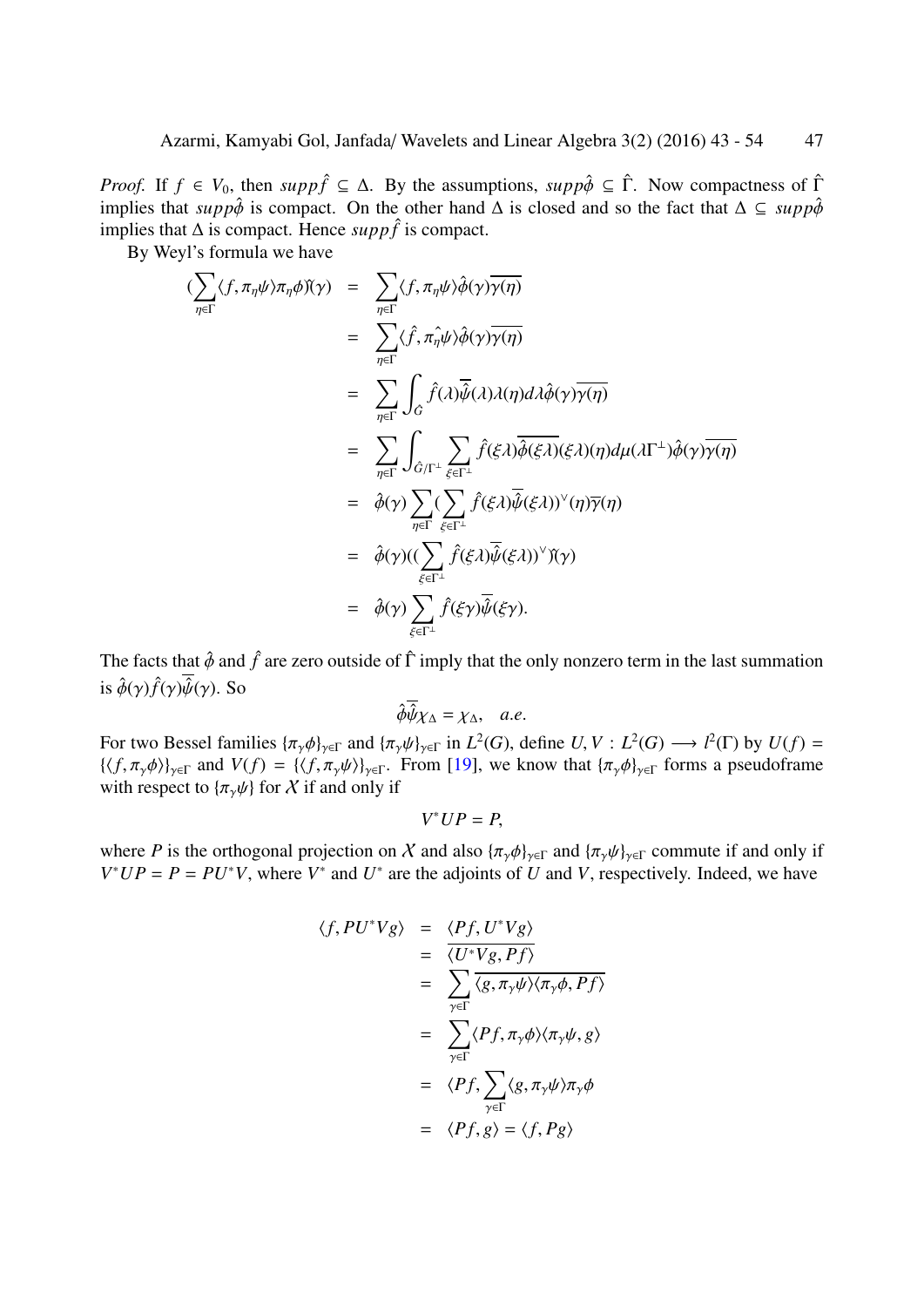which implies that  $PU^*V = P$ . Thus  $\{\pi_{\gamma}\phi\}_{\gamma\in\Gamma}$  and  $\{\pi_{\gamma}\psi\}_{\gamma\in\Gamma}$  commute.

The following result of Li (Theorem 1, [18]) is a consequence of Theorem 2.3.

**Corollary 2.4.** Let  $\phi \in L^2(\mathbb{R})$  be such that  $|\hat{\phi}| > 0$  a.e. on a connected neighborhood of 0 in  $[-\frac{1}{2}]$  $\frac{1}{2}, \frac{1}{2}$  $(\frac{1}{2})$  $\alpha$   $|\phi| = 0$ ,  $a.e.$  otherwise. Define  $\Omega = \{ \gamma \in \mathbb{R} : |\hat{\phi}| \ge c > 0 \}$ , and let  $V_0 := PW_{\Omega} = \{ f \in L^2(\mathbb{R}) :$  $supp(\hat{f}) \subseteq \Omega$  $supp(\hat{f}) \subseteq \Omega$  $supp(\hat{f}) \subseteq \Omega$ . Then, for a  $\psi \in L^2(\mathbb{R})$  and  $\{\pi_k \phi\}_{k \in \mathbb{Z}}$  is a pseudoframe of tra[nsla](#page-3-1)tes for  $V_0$  with *respect to*  $\{\pi_k \psi\}_{k \in \mathbb{Z}}$  *if and only if*  $\phi \overline{\hat{\psi}}$ . $\chi_{\Omega} = \chi_{\Omega}$  *a.e. Moreover, if*  $\psi$  *is also such that*  $|\hat{\psi}| > 0$  *a.e. on a connected neighborhood of 0 in* [− 1  $\frac{1}{2}, \frac{1}{2}$  $\frac{1}{2}$ ), and  $|\hat{\psi}| = 0$  *a.e.* otherwise, and  $\hat{\phi}\hat{\psi}. \chi_{\Omega} = \chi_{\Omega}$  *a.e.* holds, *then*  $\{\pi_k \phi\}_{k \in \mathbb{Z}}$  *and*  $\{\pi_k \psi\}_{k \in \mathbb{Z}}$  *are commutative pair of pseudoframe for* X.

#### 3. Generalized Multiresolution Structure

In this section, by applying Theorem 2.3, we are going to construct a generalized multiresolution structure for locally compact abelian groups. First, we define the concept of generalized multiresolution structure (GMS) for  $L^2(G)$ , where G is a locally compact abelian group.

Let  $\pi : \Gamma \longrightarrow U(L^2(G))$  be the tr[ansla](#page-3-1)tion representation and also, let  $\sigma$  be a unitary operator on  $L^2(G)$  with the property  $\sigma^{-1}\pi_\gamma\sigma = \pi_{\alpha(\gamma)}$ , where  $\alpha$  is an injective endomorphism on  $\Gamma$ . Also let δ be an automorphism on *G* such that  $\delta(\Gamma) \subset \Gamma$ .

**Definition 3.1.** A generalized multiresolution structure (GMS),  $\{V_j, \phi, \psi\}_{j \in \mathbb{Z}}$  of  $L^2(G)$  is an increasing sequence of the closed subspaces  $V_j \subseteq L^2(G)$  and two elements  $\phi, \psi \in L^2(G)$  such that the following conditions hold

- <span id="page-5-1"></span>1.  $\overline{\bigcup_j V_j} = L^2(G), \bigcap_j V_j = \{0\},\$
- 2.  $f \in V_j$  if and only if  $\sigma f \in V_{j+1}$ ,
- 3.  $f \in V_0$  implies that  $\pi_\gamma f \in V_0$ , for all  $\gamma \in \Gamma$ ,
- 4.  $\{\pi_{\gamma}\phi : \gamma \in \Gamma\}$  is a pseudoframe for  $V_0$  with respect to  $\{\pi_{\gamma}\psi : \gamma \in \Gamma\}$ .

*Remark* 3.2. If  $\{\pi_{\gamma}\phi\}_{\gamma\in\Gamma}$  and  $\{\pi_{\gamma}\psi\}_{\gamma\in\Gamma}$  are dual frames, then GMS is a frame multiresolution analysis. Also, if  ${\{\pi_{\gamma}\phi\}_{\gamma\in\Gamma}}$  is an exact frame for  $V_0$  and  $\psi \in V_0$ , then GMS is an multiresolution analysis.

**Theorem 3.3.** *Suppose that*  $\{\pi_\gamma \phi\}_{\gamma \in \Gamma}$  *is a pseudoframe for*  $V_0$  *with respect to*  $\{\pi_\gamma \psi\}_{\gamma \in \Gamma}$  *and*  $V_j :=$  ${f \in L^2(G) : \sigma^{-j}f \in V_0}, \text{ then } {\{\sigma^j\pi_\gamma\phi\}_{\gamma\in\Gamma}} \text{ is a pseudoframe for } V_j \text{ with respect to } {\{\sigma^j\pi_\gamma\psi\}_{\gamma\in\Gamma}}.$ 

<span id="page-5-0"></span>*Proof.* For  $f \in V_j$ , we have  $\sigma^{-j} f \in V_0$ . So  $\sigma^{-j} f = \sum_{\gamma \in \Gamma} \langle \sigma^{-j} f, \pi_{\gamma} \psi \rangle \pi_{\gamma} \phi$ . We have  $\sigma^* = \sigma^{-1}$ , since  $\sigma$  is unitary. Thus

$$
f = \sum_{\gamma \in \Gamma} \langle \sigma^{-j} f, \pi_{\gamma} \psi \rangle \sigma^{j} \pi_{\gamma} \phi = \sum_{\gamma \in \Gamma} \langle f, \sigma^{j} \pi_{\gamma} \psi \rangle \sigma^{j} \pi_{\gamma} \phi.
$$

**Corollary 3.4.** Let  $\phi, \psi \in L^2(G)$  and  $V_0$  has the properties specified in Theorem 2.3 and  $V_j$  is similar to Theorem 3.3, then  $\{V_j, \phi, \psi\}_j$  forms a GMS for  $L^2(G)$ .

 $\Box$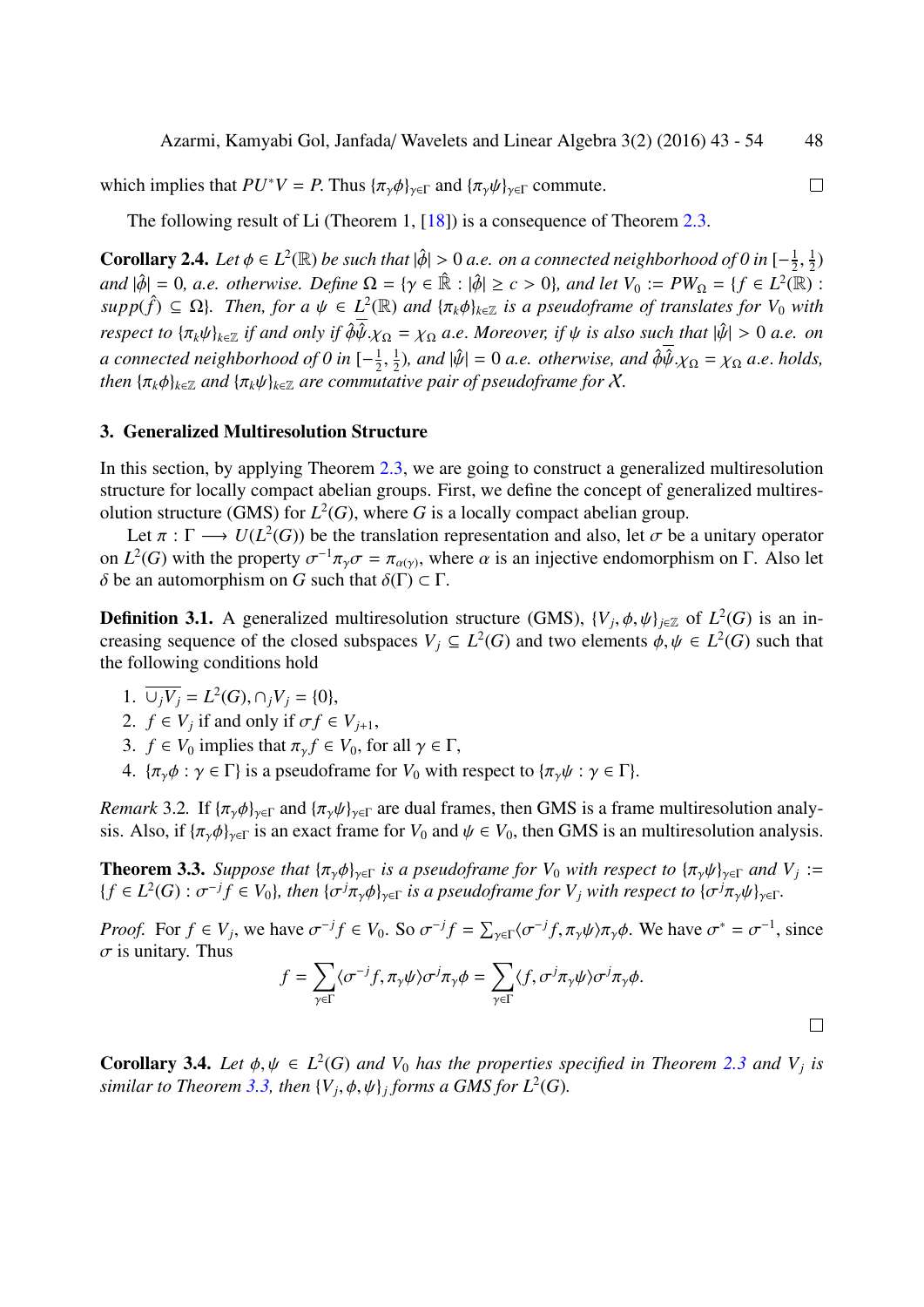*Proof.* The inclusion  $V_i \subseteq V_{i+1}$  follows from the fact that  $V_i$  defined by Theorem 3.3 is equivalent to  $PW_{\Delta(\delta^j)}$  and  $PW_{\Delta} \subseteq PW_{\Delta(\delta)}$ . Since  $\delta(\Gamma) \subset \Gamma$  we have  $\hat{\Gamma}(\delta) \subset \hat{\Gamma}$ . Now let  $f \notin PW_{\Delta}$ . Then  $supp \hat{f}$  is not a subset of  $\Delta$ , so  $supp \hat{f}$  is not a subset of  $\Delta(\delta)$ , consequently,  $f \notin PW_{\Delta(\delta)}$ . Therefore,  $PW_\Delta\subseteq PW_{\Delta(\delta)}$ .

Trivially the set of all band-limited functions, that their Fourier transform ha[s a b](#page-5-0)ounded support, is dense in  $L^2(G)$ . On the other hand, the intersection of all band-limited function is the trivial function.

For proving condition 3. of Definition 3.1, note that if  $f \in V_0$ , then  $f = \sum_{\eta \in \Gamma} \langle f, \pi_{\eta} \psi \rangle \pi_{\eta} \phi$ . Therefore,

$$
\pi_{\gamma} f = \sum_{\eta \in \Gamma} \langle f, \pi_{\eta} \psi \rangle \pi_{\gamma} \pi_{\eta} \phi = \sum_{\eta \in \Gamma} \langle f, \pi_{\eta \gamma^{-1}} \psi \rangle \pi_{\eta} \phi = \sum_{\eta \in \Gamma} \langle \pi_{\gamma} f, \pi_{\eta} \psi \rangle \pi_{\eta} \phi.
$$

Thus  $\pi_{\gamma} f \in V_0$ . Other conditions of Definition 3.1 are valid, obviously.

**Example 3.5.** Let  $G = \mathbb{R} \times \mathbb{R}$  and  $\Gamma = \mathbb{Z} \times \mathbb{Z}$ . Let  $\phi \in L^2(G)$  be such that

$$
\hat{\phi}(\gamma_1, \gamma_2) = \begin{cases}\n1 & 0 \le \gamma_1^2 + \gamma_2^2 \le \frac{1}{16}, & a.e. \\
2 - 4\sqrt{\gamma_1^2 + \gamma_2^2} & \frac{1}{16} \le \gamma_1^2 + \gamma_2^2 \le \frac{1}{4} & a.e. \\
0 & otherwise.\n\end{cases}
$$

Put  $\Delta := \{(\gamma_1, \gamma_2) \in \mathbb{R} \times \mathbb{R} : |\hat{\phi}(\gamma_1, \gamma_2)| \ge 1\} = \{(\gamma_1^2)$  $(2, 2, \gamma_1^2)$ :  $0 \le \gamma_1^2 + \gamma_2^2 \le \frac{1}{16}$  and define  $V_0 := PW_{\Delta}$ . Now select  $\psi \in L^2(G)$  such that

$$
\hat{\psi}(\gamma_1, \gamma_2) = \begin{cases}\n1 & 0 \le \gamma_1^2 + \gamma_2^2 \le \frac{1}{16} & a.e. \\
3 - 8\sqrt{\gamma_1^2 + \gamma_2^2} & \frac{1}{16} \le \gamma_1^2 + \gamma_2^2 \le \frac{9}{64} & a.e. \\
0 & otherwise.\n\end{cases}
$$

On  $\Delta$ , we have  $\hat{\phi}.\hat{\psi} = 1$ , thus  $\{V_j, \phi, \psi\}$  forms a GMS for the space of  $L^2(G)$ .

Note that for the Haar measure *dt* on *G*, and an endomorphism  $\delta$ , the formation  $d(\delta(t))$  induces a Haar measure. Thus there is a positive number  $|\delta|$  such that  $d(\delta(t)) = |\delta|dt$ . It is obvious that  $d(\delta^{-1}(t)) = |\delta|^{-1} dt$ . Now we define a suitable dilation by  $\sigma f(t) := |\delta|^{-\frac{1}{2}} f(\delta(t))$ .

Let two complex families  $\{h_0(\eta)\}_{\eta \in \Gamma}, \{h_0^*\}$ <sup>\*</sup><sub>0</sub>(η)}<sub>η∈Γ</sub>, (h<sub>0</sub>, h<sup>\*</sup><sub>0</sub>  $\gamma_0^* : \Gamma \longrightarrow \mathbb{C}$  are two functions) be such that the following summations are convergent,

$$
H_0(\xi) := \sum_{\eta \in \Gamma} h_0(\eta) \overline{\xi(\eta)}, H_0^*(\xi) := \sum_{\eta \in \Gamma} h_0^*(\eta) \overline{\xi(\eta)}, \quad (\xi \in \hat{G}).
$$

**Proposition 3.6.** *Suppose*  $H_0$  *and*  $H_0^*$ 0 *generate* ϕ *and* ψ*, respectively, as*

$$
\phi(t) = \sum_{\gamma \in \Gamma} h_0(\gamma) \sigma \pi_{\gamma} \phi(t), \ \psi(t) = \sum_{\gamma \in \Gamma} h_0^*(\gamma) \sigma \pi_{\gamma} \phi(t)
$$

*and* ϕ, ψ ∈ *L* 2 (*G*) *have the properties specified in Theorem 2.3. Then* {πγϕ}γ∈<sup>Γ</sup> *forms a pseudoframe for*  $V_0$  *with respect to*  $\{\pi_\nu \psi\}_{\nu \in \Gamma}$  *if and only if* 

 $\Box$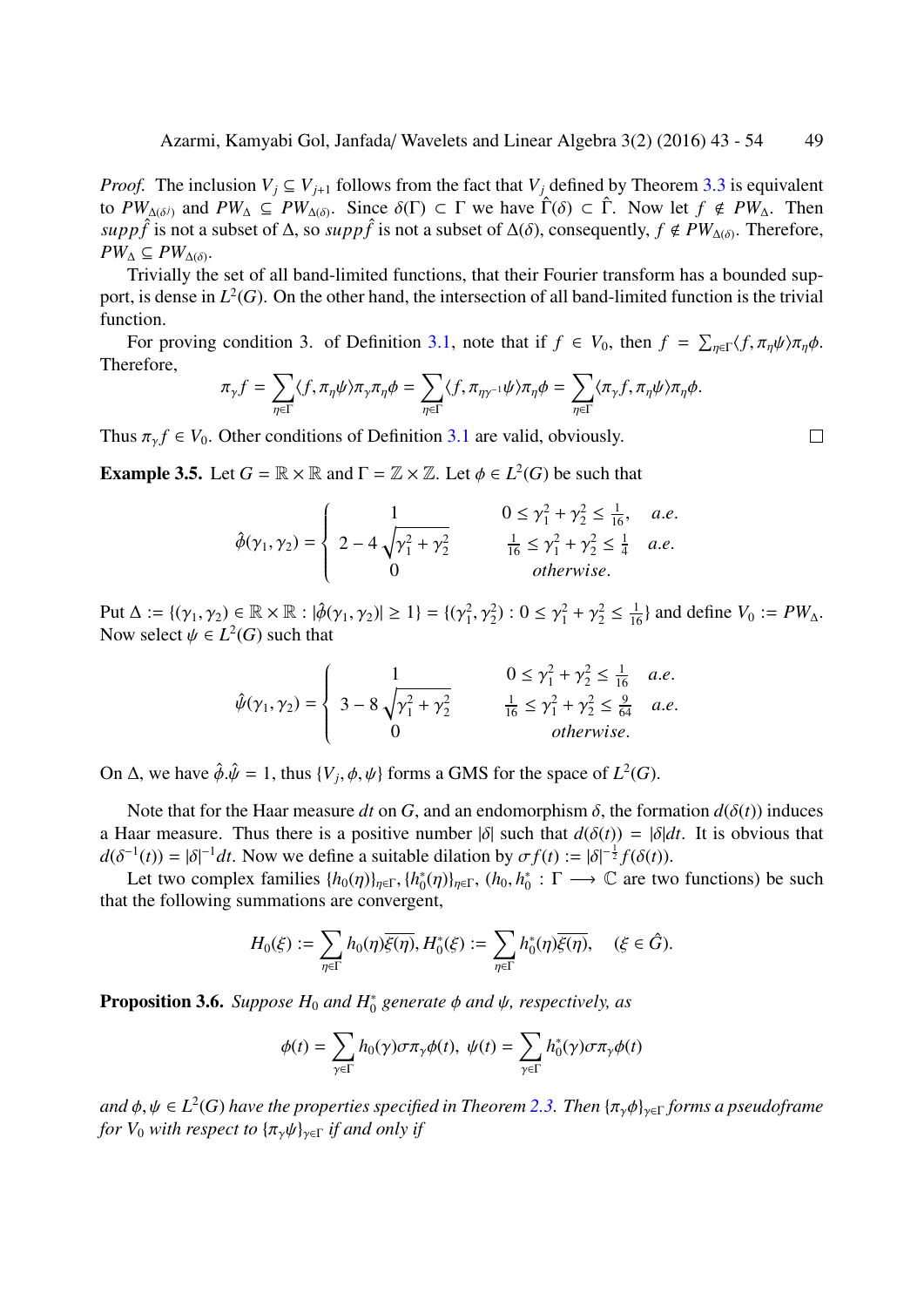$$
H_0.H_0^*\chi_{\Delta(\delta^{-1})}=|\delta|\chi_{\Delta(\delta^{-1})}.
$$

*Where*  $\Delta(\delta^{-1}) := {\gamma \delta^{-1} : \gamma \in \Delta}$ .

*Proof.* Taking the Fourier transform of  $\phi$ , we get

$$
\hat{\phi}(\xi) = \sum_{\gamma \in \Gamma} h_0(\gamma)(\sigma \pi_\gamma \phi)(\xi)
$$
\n
$$
= \sum_{\gamma \in \Gamma} h_0(\gamma) \int_{\hat{G}} |\delta|^{-\frac{1}{2}} \phi(\gamma^{-1} \delta(t)) \overline{\xi(t)} dt
$$
\n
$$
= \sum_{\gamma \in \Gamma} h_0(\gamma) \int_{\hat{G}} |\delta|^{-\frac{1}{2}} \phi(t) \overline{\xi(\delta^{-1}(\gamma t)} d(\gamma^{-1} \delta(t))
$$
\n
$$
= \sum_{\gamma \in \Gamma} h_0(\gamma) \int_{\hat{G}} |\delta|^{-\frac{1}{2}} \phi(t) \overline{\xi(\delta^{-1}(\gamma))} \xi(\delta^{-1}(t)) |\delta| dt
$$
\n
$$
= |\delta|^{\frac{1}{2}} H_0(\xi \delta^{-1}) \hat{\phi}(\xi \delta^{-1}).
$$

So,  $\hat{\phi}(\xi\delta) = |\delta|^{\frac{1}{2}}H_0(\xi)\hat{\phi}(\xi)$ . Consequently  $H_0.\overline{H}_0^*\chi_{\Delta(\delta^{-1})} = |\delta|\chi_{\Delta(\delta^{-1})}$ .

### 4. Affine pseudoframes of  $L^2(G)$

We shall denote by  $W_0$  the orthogonal complement of  $V_0$  in  $V_1$ , as usual, in order to split a function *f* of  $V_1$  into two functions in  $V_0$  and  $W_0$ , respectively.

**Definition 4.1.** Let  $\{V_j, \phi, \psi\}_{j \in \mathbb{Z}}$  be a given GMS and  $\phi^*, \psi^*$  be two functions in  $L^2(G)$ . We say  ${\pi_{\gamma}\phi, \pi_{\gamma}\phi^*}_{\gamma\in\Gamma}$  is an affine pseudoframe for  $V_1$  with respect to  ${\pi_{\gamma}\psi, \pi_{\gamma}\psi^*}_{\gamma\in\Gamma}$ , if and only if

$$
f = \sum_{\gamma \in \Gamma} \langle f, \pi_{\gamma} \psi \rangle \pi_{\gamma} \phi + \sum_{\gamma \in \Gamma} \langle f, \pi_{\gamma} \psi^* \rangle \pi_{\gamma} \phi^*, \quad (f \in V_0).
$$

In this case  ${\{\pi_\gamma\psi, \pi_\gamma\psi^*\}}_{\gamma \in \Gamma}$  is called a dual pseudoframe of  ${\{\pi_\gamma\phi, \pi_\gamma\phi^*\}}_{\gamma \in \Gamma}$ .

We are going to characterize conditions for which  $\{\pi_\gamma \phi, \pi_\gamma \phi^*\}_{\gamma \in \Gamma}$  is an affine pseudoframe for *V*<sub>1</sub> with respect to  $\{\pi_{\gamma}\psi, \pi_{\gamma}\psi^*\}_{\gamma \in \Gamma}$ . First we have the following.

**Proposition 4.2.** Let  $\{h_1(\gamma)\}_{\gamma \in \Gamma}$  be such that  $H_1(\xi) = \sum_{\eta \in \Gamma} h_1(\eta) \overline{\xi(\eta)}$  is convergent,  $H_1(0) = 0$  and  $H_1 \in L^{\infty}(\hat{\Gamma})$ *. Suppose that*  $\phi \in L^2(G)$  and  $\phi(t) = |\delta|^{\frac{1}{2}} \sum_{\gamma \in \Gamma} h_0(\gamma) \phi(\delta(t) \gamma^{-1})$ *, for the family*  $\{h_0(\eta)\}_{\eta \in \Gamma}$ *such that*  $H_0(\xi) = \sum_{\eta \in \Gamma} h_0(\eta) \overline{\xi(\eta)}$  *is convergent. Then there exists*  $\psi \in L^2(G)$  *such that* 

<span id="page-7-0"></span>
$$
\psi(t) = |\delta|^{\frac{1}{2}} \sum_{\gamma \in \Gamma} h_1(\gamma) \phi(\delta(t) \gamma^{-1}). \tag{4.1}
$$

 $\Box$ 

*Proof.* Define

$$
\hat{\psi}(\omega) = |\delta|^{\frac{1}{2}} H_1(\omega \delta) \prod_{j=2}^{\infty} |\delta|^{\frac{1}{2}} H_0(\omega \delta^{-j}).
$$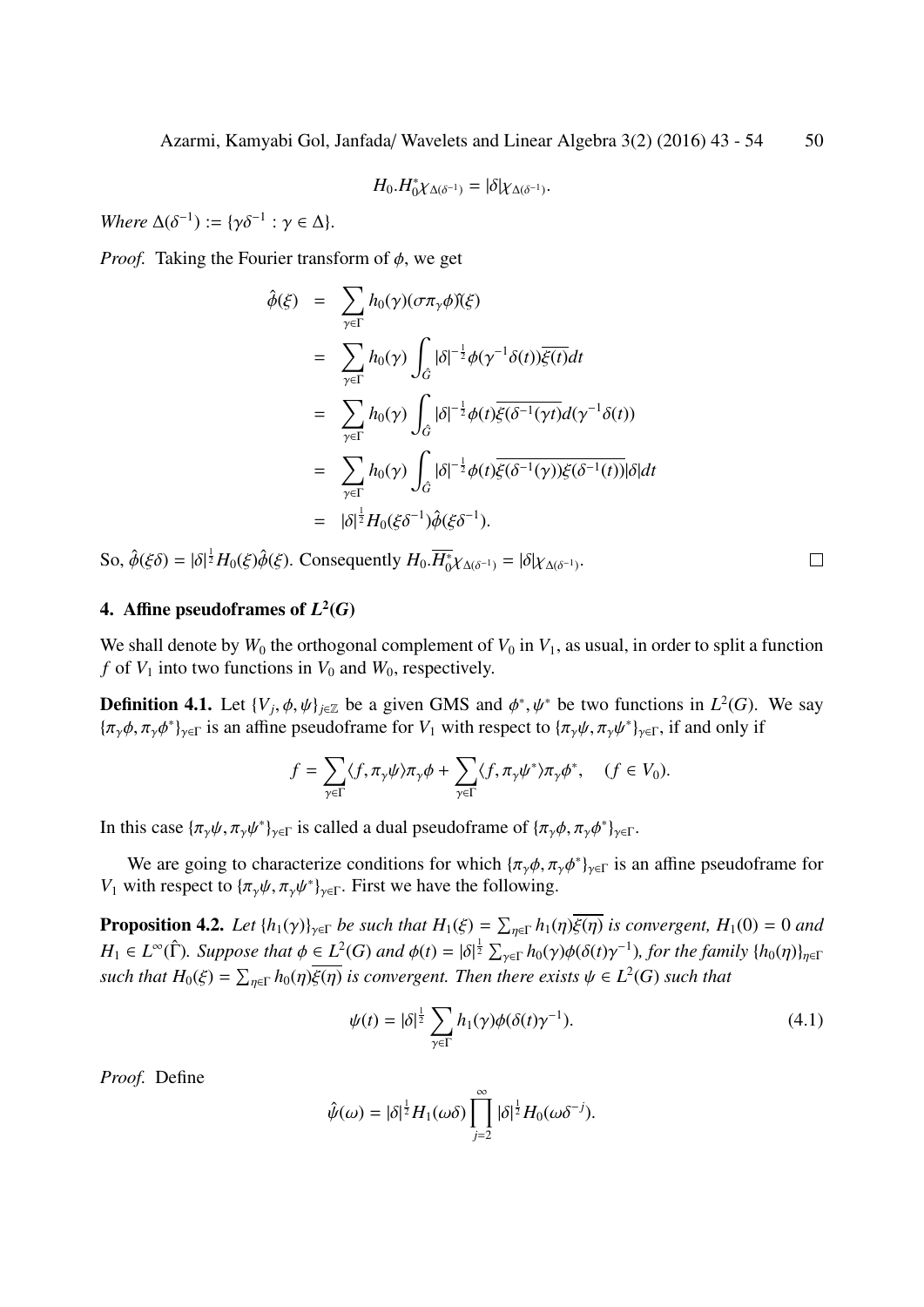By the equality  $\hat{\phi}(\xi) = H_0(\xi \delta^{-1}) \hat{\phi}(\xi \delta^{-1})$ , we have

$$
\hat{\psi}(\omega) = |\delta|^{\frac{1}{2}} H_1(\omega \delta^{-1}) \hat{\phi}(\omega \delta^{-1})
$$
\n(4.2)

Hence  $\psi \in L^2(G)$ , since  $\phi \in L^2(G)$  and  $H_1 \in L^{\infty}(\hat{\Gamma})$ . It is now sufficient to use Parsval's Theorem and inverse Fourier transform of (4.2). to obtain (4.1).  $\Box$ 

Suppose *A* is a subset of  $\hat{G}$ . For the next theorem we need the following  $\Gamma^{\perp}$ -periodic function

$$
\Lambda_A(\gamma)=\sum_{\eta\in\Gamma^\perp}\chi_A(\gamma\eta).
$$

Theorem 4.3. *Let* ∆ *be the bandwidth of the subspace V*<sup>0</sup> *defined by Theorem 2.3. The family* {πγϕ, πγϕ ∗ }γ∈<sup>Γ</sup> *forms a pseudoframe for V*<sup>1</sup> *with respect to* {πγψ, πγψ ∗ }γ∈<sup>Γ</sup> *if and only if there are*  $two$  functions  $G_0, G_1$  in  $L^2(\hat{\Gamma})$  such that

$$
G_0(\xi)\overline{H_0^*(\xi)}\Lambda_{\Delta}(\xi) + G_1(\xi)\overline{H_1^*(\xi)}\Lambda_{\Delta}(\xi) = 2\Lambda_{\Delta}(\xi), a.e.
$$
  

$$
G_0(\xi)\overline{H_0^*(\xi 1_{\hat{\Gamma}}\delta^{-1})}\Lambda_{\Delta}(\xi) + G_1(\xi)\overline{H_1^*(\xi 1_{\hat{\Gamma}}\delta^{-1})}\Lambda_{\Delta}(\xi) = 0, a.e.
$$

*Proof.* The fact that  $\{\psi_{1,\eta}\}_{\eta \in \Gamma}$  generates the elements of  $V_1$ , implies that for any  $f \in V_1$ ,

$$
\langle f, \psi_{1,\eta} \rangle = \sum_{\gamma \in \Gamma} \langle f, \pi_{\gamma} \psi \rangle \langle \pi_{\gamma} \phi, \psi_{1,\eta} \rangle + \sum_{\gamma \in \Gamma} \langle f, \pi_{\gamma} \psi^* \rangle \langle \pi_{\gamma} \phi^*, \psi_{1,\eta} \rangle, \quad (\eta \in \Gamma).
$$

Now define

$$
c_0(\gamma) = \langle f, \pi_{\gamma}\psi \rangle,
$$
  
\n
$$
c_1(\gamma) = \langle f, \psi_{1,\gamma} \rangle,
$$
  
\n
$$
d_0(\gamma) = \langle f, \pi_{\gamma}\psi^* \rangle,
$$

and also let

$$
g_0(\eta(\delta(\gamma))^{-1}) = \langle \pi_\gamma \phi, \psi_{1,\eta} \rangle, \ \ g_1(\eta(\delta(\gamma))^{-1}) = \langle \pi_\gamma \phi^*, \psi_{1,\eta} \rangle.
$$

We have

$$
c_1(\eta) = \sum_{\gamma \in \Gamma} c_0(\gamma) g_0(\eta(\delta(\gamma))^{-1}) + \sum_{\gamma \in \Gamma} d_0(\gamma) g_1(\eta(\delta(\gamma))^{-1})
$$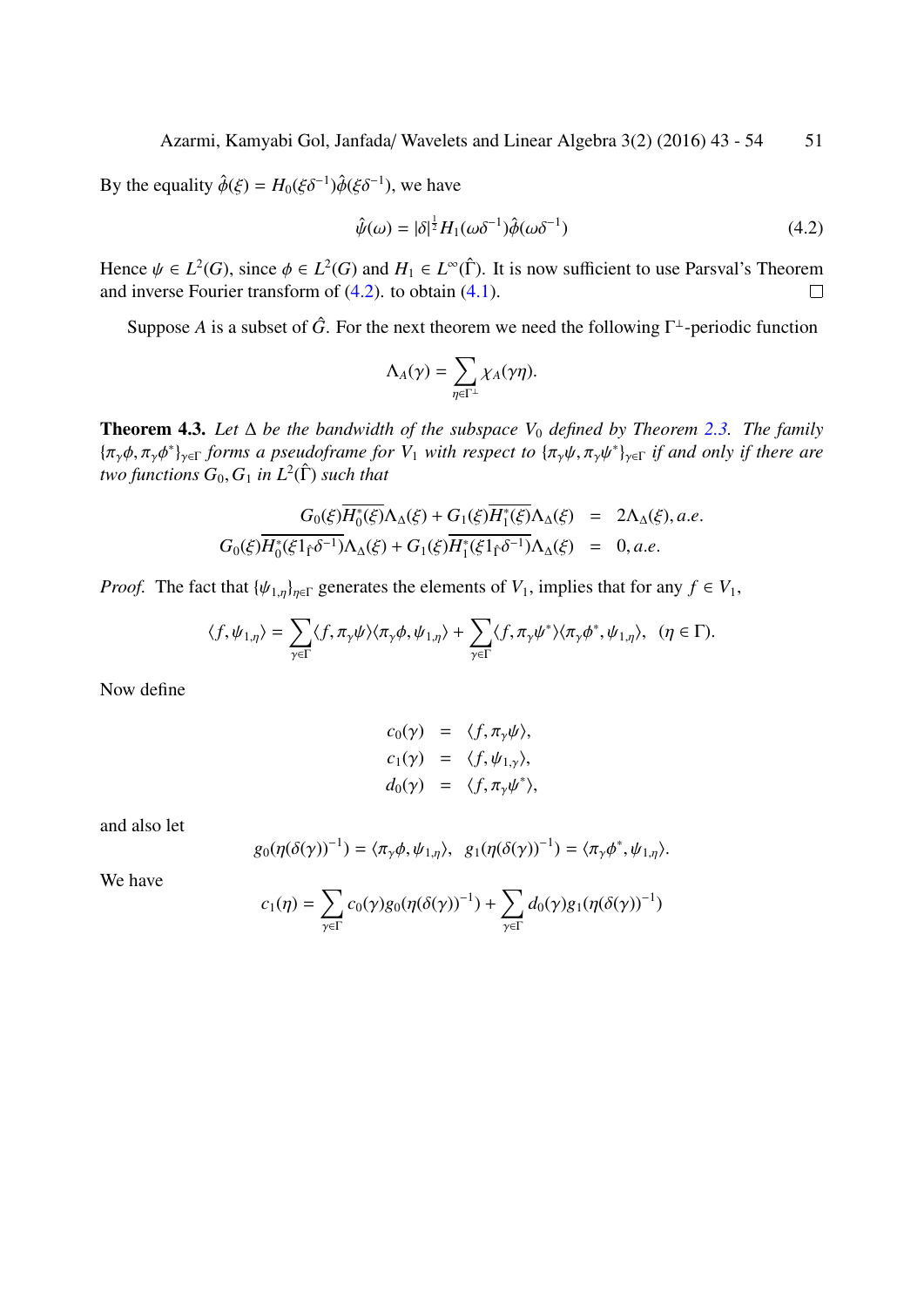By takeing the Fourier series, we have

$$
C_1(\xi) = \sum_{\eta \in \Gamma} \sum_{\gamma \in \Gamma} c_0(\gamma) g_0(\eta(\delta(\gamma))^{-1}) \overline{\xi(\eta)}
$$
  
+ 
$$
\sum_{\eta \in \Gamma} \sum_{\gamma \in \Gamma} d_0(\gamma) g_1(\eta(\delta(\gamma))^{-1}) \overline{\xi(\eta)}
$$
  
= 
$$
\sum_{\eta \in \Gamma} \sum_{\gamma \in \Gamma} c_0(\gamma) g_0(\eta) \overline{\xi(\eta \delta(\gamma))}
$$
  
+ 
$$
\sum_{\eta \in \Gamma} \sum_{\gamma \in \Gamma} d_0(\gamma) g_1(\eta) \overline{\xi(\eta \delta(\gamma))}
$$
  
= 
$$
\sum_{\eta \in \Gamma} \sum_{\gamma \in \Gamma} c_0(\gamma) g_0(\eta) \overline{\xi(\eta) \xi(\delta(\gamma))}
$$
  
+ 
$$
\sum_{\eta \in \Gamma} \sum_{\gamma \in \Gamma} d_0(\gamma) g_1(\eta) \overline{\xi(\eta) \xi(\delta(\gamma))}
$$
  
+ 
$$
\sum_{\gamma \in \Gamma} c_0(\gamma) \overline{\xi(\delta(\gamma))} \sum_{\eta \in \Gamma} g_0(\eta) \overline{\xi(\eta)}
$$
  
+ 
$$
\sum_{\gamma \in \Gamma} d_0(\gamma) \overline{\xi(\delta(\gamma))} \sum_{\eta \in \Gamma} g_1(\eta) \overline{\xi(\eta)}
$$
  
= 
$$
C_0(\xi \delta) G_0(\xi) + D_0(\xi \delta) G_1(\xi).
$$

On the other hand, we know

$$
c_0(\gamma) = \int_G f(t) \overline{\pi_{\gamma} \psi(t)} dt = \int_G f(t \gamma) \overline{\psi(t)} dt
$$
  
\n
$$
= \int_G f(t \gamma) \sum_{\eta \in \Gamma} |\delta|^{\frac{1}{2}} h_0^*(\eta) \overline{\psi(\eta^{-1} \delta(t))} dt
$$
  
\n
$$
= \sum_{\eta \in \Gamma} |\delta|^{\frac{1}{2}} h_0^*(\eta) \int_G f(t) \overline{\psi(\delta(t) \eta^{-1} (\delta(\gamma))^{-1})} dt
$$
  
\n
$$
= \sum_{\eta \in \Gamma} |\delta|^{\frac{1}{2}} h_0^*(\eta(\delta(\gamma))^{-1}) \int_G f(t) \overline{\psi(\delta(t) \eta^{-1})} dt
$$
  
\n
$$
= \sum_{\eta \in \Gamma} h_0^*(\eta(\delta(\gamma))^{-1}) c_1(\eta).
$$

Similarly,

$$
d_0(\gamma) = \sum_{\eta \in \Gamma} h_1^*(\eta(\delta(\gamma))^{-1}) c_1(\eta).
$$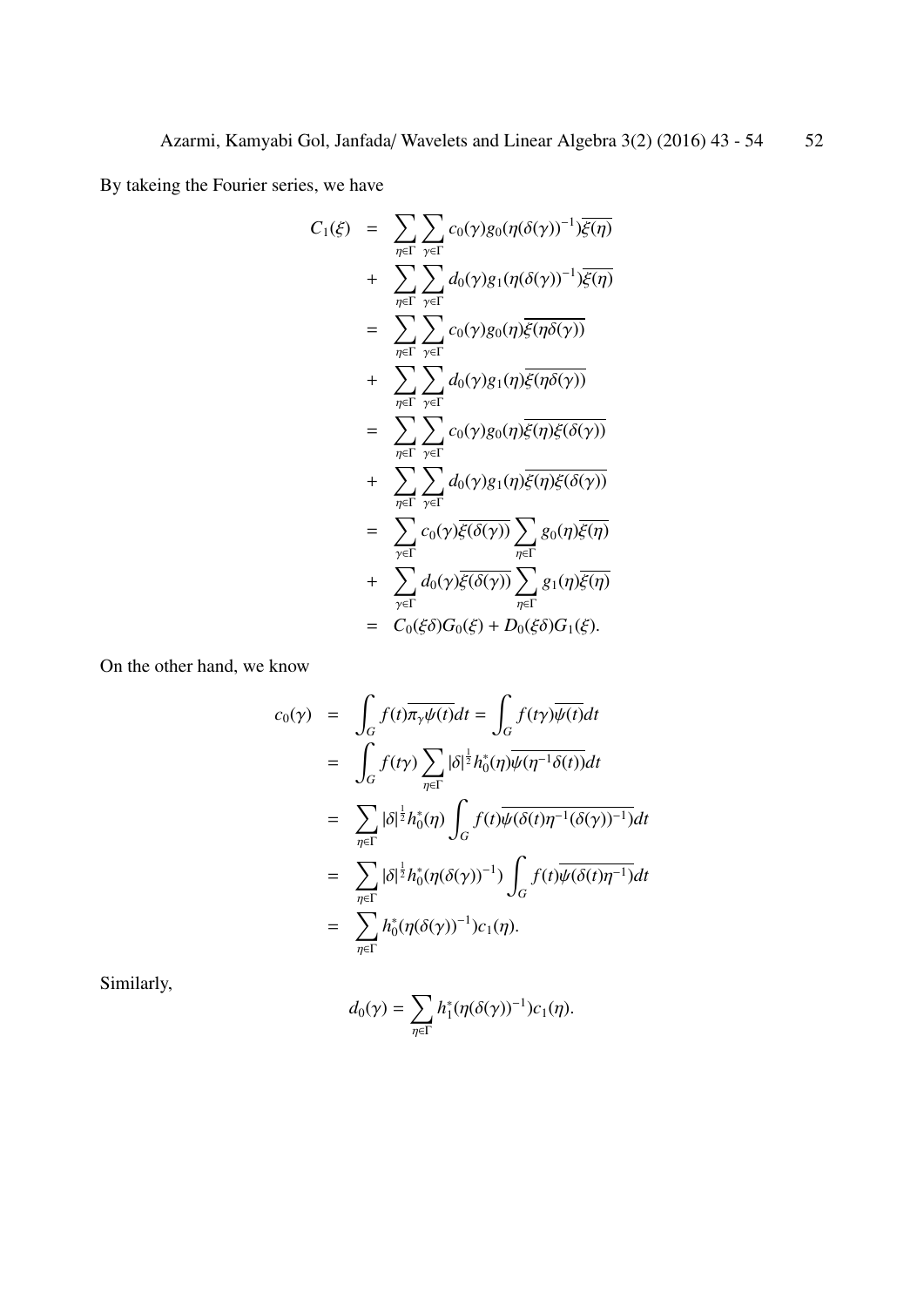Now, their Fourier series are

$$
C_0(\xi\delta) = \sum_{\gamma \in \Gamma} c_0(\gamma)\overline{\xi(\delta(\gamma))} = \sum_{\gamma \in \Gamma} \sum_{\eta \in \Gamma} \overline{h_0^*(\eta(\delta(\gamma))^{-1})}c_1(\eta)\overline{\xi(\delta(\gamma))}
$$
  
\n
$$
= \sum_{\eta \in \Gamma} \sum_{\gamma \in \Gamma} c_1(\eta)\overline{h_0^*(\gamma)}\overline{\xi(\eta\gamma^{-1})}
$$
  
\n
$$
= \sum_{\eta \in \Gamma} c_1(\eta)\overline{\xi(\eta)} \sum_{\gamma \in \Gamma} \overline{h_0^*(\gamma)}\xi(\gamma)
$$
  
\n
$$
= \frac{1}{2}[\sum_{\eta \in \Gamma} c_1(\eta)\overline{\xi(\eta)} \sum_{\gamma \in \Gamma} \overline{h_0^*(\gamma)}\xi(\gamma)
$$
  
\n
$$
+ \sum_{\eta \in \Gamma} c_1(\eta)\overline{\xi(\eta)}1_{\Gamma}(\delta^{-1}(\eta)) \sum_{\gamma \in \Gamma} \overline{h_0^*(\gamma)}\xi(\gamma)1_{\Gamma}(\delta^{-1}(\gamma))]
$$
  
\n
$$
= \frac{1}{2}[C_1(\xi)\overline{H_0^*(\xi)} + C_1(\xi1_{\Gamma}\delta^{-1})\overline{H_0^*(\xi1_{\Gamma}\delta^{-1})}].
$$

Similarly,

$$
D_0(\xi\delta) = \frac{1}{2} [C_1(\xi) \overline{H_1^*(\xi)} + C_1(\xi 1_{\hat{\Gamma}} \delta^{-1}) \overline{H_1^*(\xi 1_{\hat{\Gamma}} \delta^{-1})}].
$$

Combining the above relations, we find that

$$
2C_1(\xi) = G_0(\xi)][C_1(\xi)\overline{H_0^*(\xi)} + C_1(\xi 1_f\delta^{-1})\overline{H_0^*(\xi 1_f\delta^{-1})}]
$$
  
+ 
$$
G_1(\xi)[C_1(\xi)\overline{H_1^*(\xi)} + C_1(\xi 1_f\delta^{-1})\overline{H_1^*(\xi 1_f\delta^{-1})}]
$$
  
= 
$$
[G_0(\xi)\overline{H_0^*(\xi)} + G_1(\xi)\overline{H_1^*(\xi)}]C_1(\xi)
$$
  
+ 
$$
[G_0(\xi)\overline{H_0^*(\xi 1_f\delta^{-1})} + G_1(\xi)\overline{H_1^*(\xi 1_f\delta^{-1})}]C_1(\xi 1_f\delta^{-1}).
$$

Consequently,

$$
G_0(\xi)\overline{H_0^*(\xi)}\Lambda_{\Delta}(\xi) + G_1(\xi)\overline{H_1^*(\xi)}\Lambda_{\Delta}(\xi) = 2\Lambda_{\Delta}(\xi), a.e.
$$
  

$$
G_0(\xi)\overline{H_0^*(\xi 1_f\delta^{-1})}\Lambda_{\Delta}(\xi) + G_1(\xi)\overline{H_1^*(\xi 1_f\delta^{-1})}\Lambda_{\Delta}(\xi) = 0, a.e.
$$

 $\Box$ 

#### Acknowledgments

This research was supported by a grant from Ferdowsi University of Mashhad-Graduate studies No. 29509.

#### References

<span id="page-10-0"></span>[1] J. J. Benedetto, S. Li, *The theory of multiresolution analyses frames and applications to filter banks,* Appl. Comp. Harm. Anal., 5 (1998), 389-427.